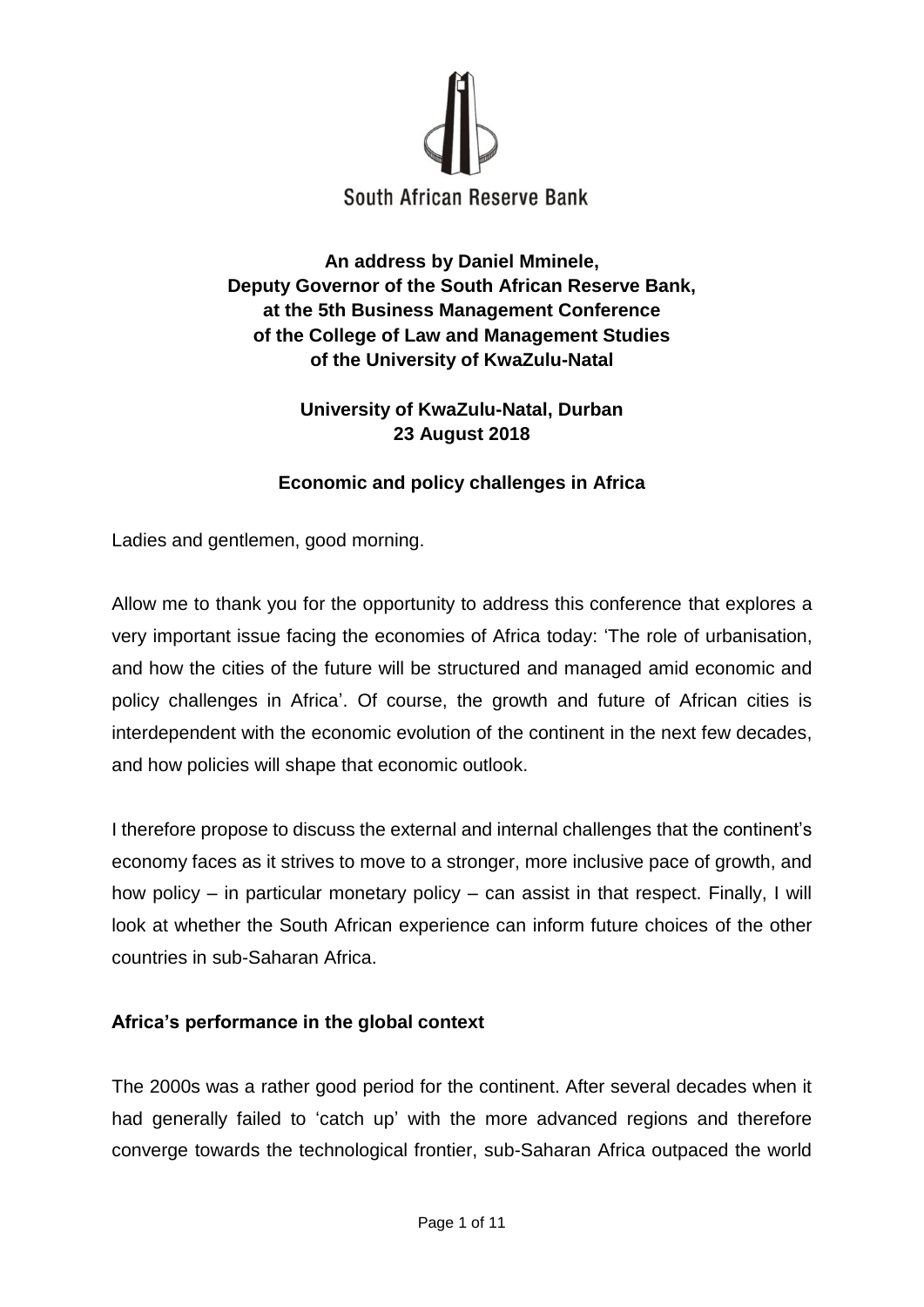economy and other emerging regions, save East Asia and the Pacific. <sup>1</sup> According to data published by the International Monetary Fund (IMF), the region's economy grew by an annual average of 5.7% versus 3.9% for the world economy and 6.1% for emerging markets during that period.

Furthermore, economic growth became more diversified. The services sector in particular contributed strongly to the overall expansion, including retail, financial services and telecommunications.

More generally, the private sector played a growing role in driving investment in productive capacities, while the sources of international financing became increasingly diverse too. Importantly, what some analysts described as 'a continent on the mend' proved fairly resilient to the global financial crisis of 2008-09, even if this was (in part) due to the relatively loose linkages of African countries to the world's major financial centres. In 2009, growth in sub-Saharan Africa slowed to 'only' 3.9% versus 2.8% for the emerging world as a whole and a 0.2% contraction for the global economy.

As the present decade started, the region continued to grow strongly, helped by a rebound in commodity prices and strong growth in China, which had over the previous decade turned into Africa's largest and fastest-growing trading partner. However, this pace of growth hit a 'snag' in 2016, when real gross domestic product (GDP) increased by a mere 1.4%, thus decoupling from emerging-market and global norms. The negative impact from the 2014-15 collapse in oil prices on some of the continent's major oil exporters played an important part. However, the deceleration was relatively broad-based<sup>2</sup> and exposed several underlying fragilities that had accumulated in earlier years, including the rise in external or fiscal account constraints.

#### **Where do we stand now?**

Economic growth has recovered since the abrupt deceleration of 2016, and major international institutions now forecast a moderate pickup into 2019. For example, the World Bank, in its June 2018 *Global Economic Prospects*, projects real GDP

<sup>1</sup> 1 If one excludes China, sub-Saharan Africa actually outpaced growth in all the other major regions in the 2000s.

<sup>2</sup> Out of 43 countries, 23 witnessed a deceleration in growth in 2016, according to World Bank data.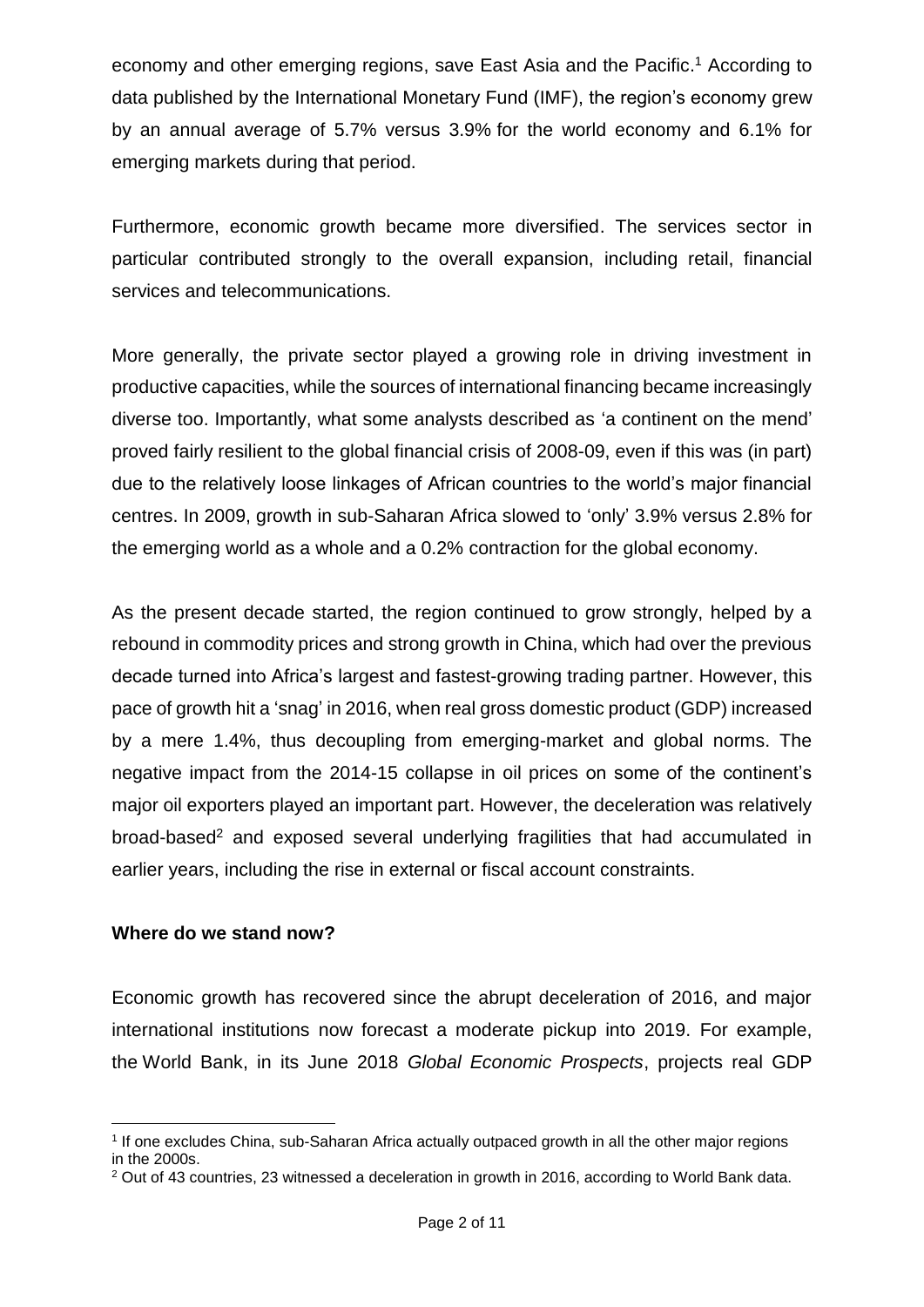growth of 3.5% next year, after 3.1% in the current year and 2.6% in 2017. However, this gradual pace of expansion still falls short of what the continent experienced, on average, in the previous decade. Furthermore, economists agree that, with per capita GDP growth rising by only about 1% a year, it will not make a major dent in poverty and inequality.

The imbalances that have built up over the past decade have not disappeared. The region's current account deficit, which had peaked at an elevated 6% of GDP in 2015, narrowed to 2.6% last year. However, the IMF expects that it will widen moderately again this year and the next, to around 3% of GDP. Furthermore, this aggregate hides the disparate performances across countries. The recovery in Brent crude prices has helped to alleviate the external pressures for oil exporters, but in countries whose strong growth has been heavily dependent on import-intensive public infrastructure investment, current account deficits remain high and, in many cases, are rising.

In any event, external debt (expressed as a share of GDP) for sub-Saharan Africa as a whole is rising, with the servicing cost of that debt representing a growing chunk of export earnings – a clear sign that there is no room for complacency.

'Twin deficits' have become the norm across the region over the past decade. Sub-Saharan Africa's government balance was in surplus, on average, between 2004 and 2008, but the region posted a deficit in excess of 4.0% of GDP from 2015 to 2017. Admittedly, most of the countries have now taken steps towards fiscal consolidation, and official forecasters expect a narrowing of that public deficit. Nonetheless, publicdebt ratios are projected to continue rising in 2018, and the IMF has recently highlighted the concerning rising trend in debt-servicing costs as a percentage of national budgets. There are indications already that public deficits are, in some cases, starting to 'crowd out' financing for private-sector projects.

The 2016 slowdown in the region's economies was compounded by a broad-based depreciation in most of its free-floating currencies, which triggered faster inflation and forced central banks to raise rates, sometimes aggressively. Thankfully, such negative forces largely reversed in 2017: in an environment of rising global investor appetite for risk, recovering commodity prices and softness in the United States (US) dollar, most of the liquid, tradable African currencies either stabilised or recovered against the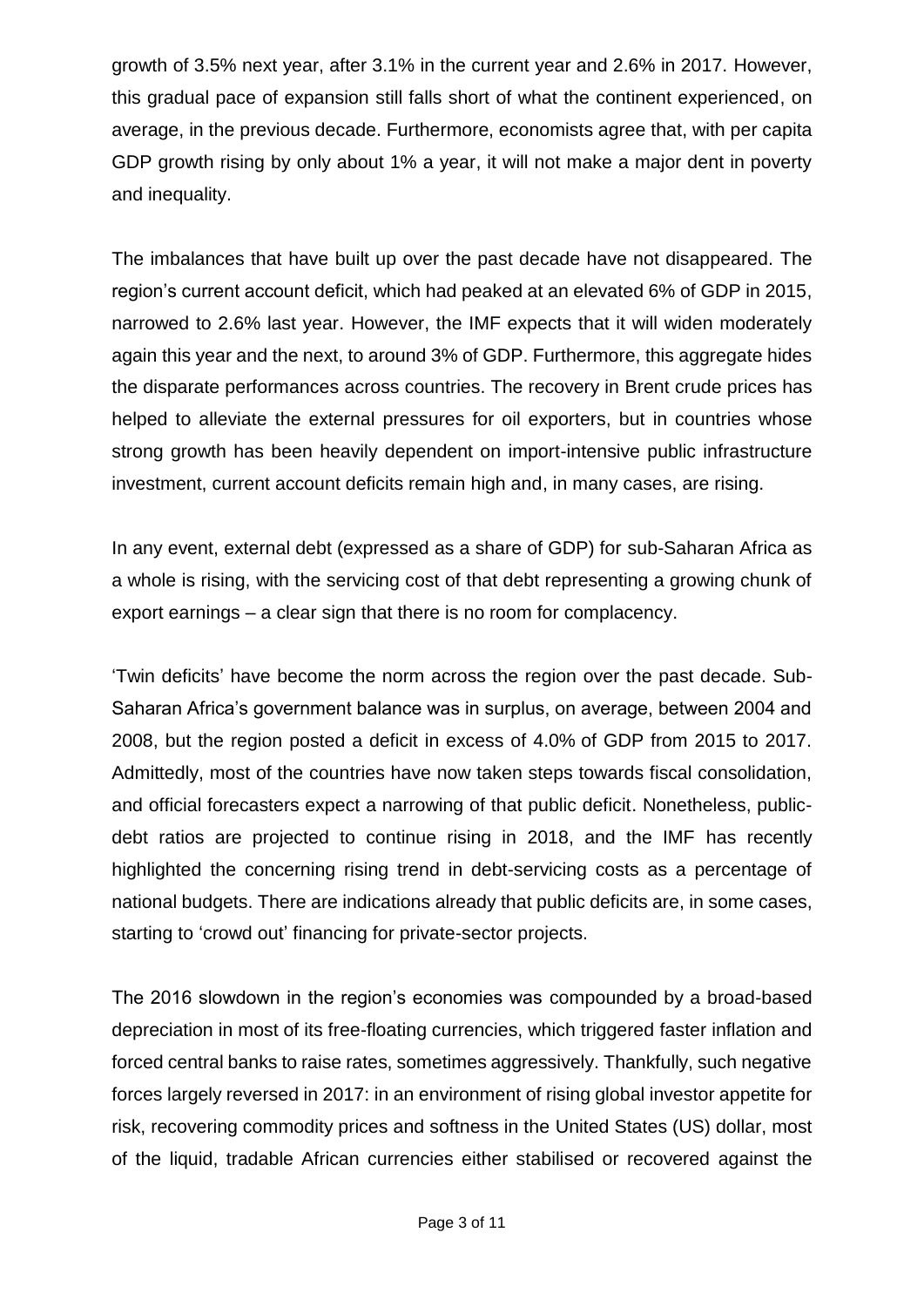dollar. This improved performance, helped in some cases by a shift to a tight monetary stance – in particular, in the large oil exporters like Angola and Nigeria – allowed a broad-based decline in inflation rates.

In fact, in most of the largest economies of the continent, inflation in the early part of 2018 has been close to central banks' targets, or within such targets, when the central bank targets an inflation *range* as opposed to an inflation *point*. This has allowed several central banks to reduce interest rates in the past year or so – in some cases by a moderate amount (Angola, Kenya), and in others more substantially (Ghana, Mozambique, Tanzania, Uganda, Zambia). It is encouraging to note that many in the latter group of countries had in earlier years been forced to hike aggressively to combat inflation pressures; this policy tightening thus appears to have borne fruit.

### **The ongoing challenges of development**

Several factors point to a moderately improved short-term growth, inflation and monetary outlook for sub-Saharan Africa. Nonetheless, as I have mentioned earlier, the growth levels projected for the next year or two remain insufficient to engineer a serious reduction in poverty as well as the other social or economic ills that typically accompany it, such as crime, malnutrition and illiteracy. The strong growth over 2000- 2014 did help to alleviate both the incidence and the depth of poverty. For example, statistics compiled by the World Bank show that the percentage of people living below US\$1.9 a day fell from 58% in 1999 to 42% in 2013, the latest year for which data are available. Nonetheless, this indicator has not declined near as fast anywhere else, and remains well above the similar indices for Latin America, South Asia and East Asia – even though, in the last-mentioned, poverty incidence was higher than in sub-Saharan Africa back in 1990.

This unfavourable comparison highlights the urgent need for sub-Saharan Africa to restart the 'high growth spells' which had characterised the pre-2015 period – yet which, according to IMF research, tended to be shorter in duration and more vulnerable to an eventual crash than in other regions.<sup>3</sup> According to that same research, both exogenous and internal factors influence the shift to a higher growth

**<sup>.</sup>** <sup>3</sup> See the article titled 'Restarting sub-Saharan Africa's growth engine' in the IMF's *Regional Economic Outlook* published in May 2017 (Chapter 2).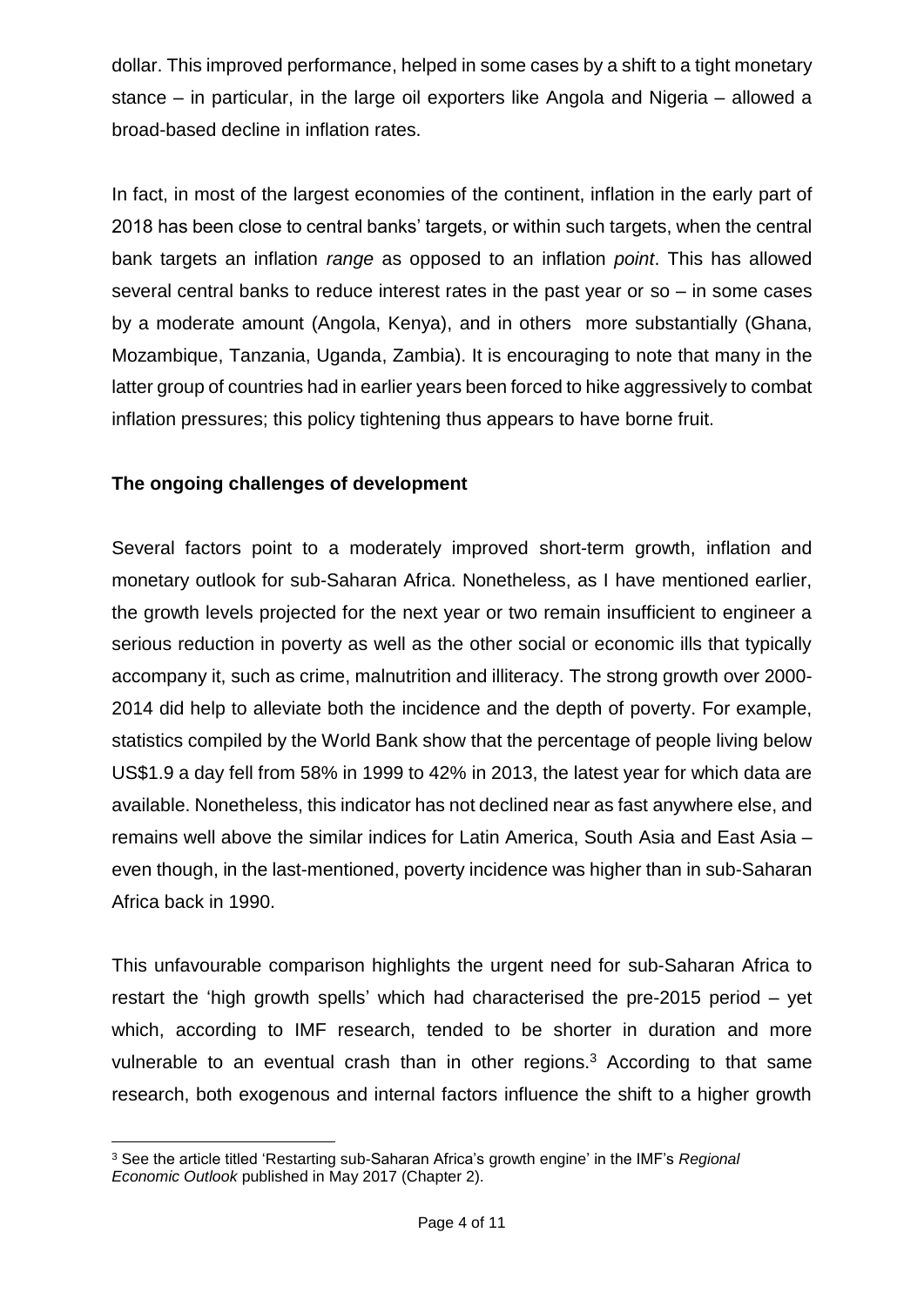path and the duration of these growth spells. These factors include global financial conditions, changes in the terms of trade, low inflation, flexible exchange rates, and policy stability, including prudent fiscal management and well-managed debt dynamics.

I would therefore like to dwell for a moment on the external environment that sub-Saharan Africa is likely to face in the coming years, as well as on the role that domestic policies can play in fostering renewed development.

However, before I move on to these topics, allow me to highlight the importance of economic growth for African cities – for this is, after all, the subject of this conference, and the economic implications of and for urbanisation need to be better understood.

Many economists point out the long-term benefits of urbanisation for economic growth: by living in a large city, individuals can access the type of job opportunities, and can participate in such business networks, that are not available in a rural setting, or much less so. Economies of scale are also generally understood to be larger in urban areas. Hence, it may not come as a surprise that, in most countries, a higher degree of development generally coincides with a higher share of the population living in large conurbations.

However, those of us who frequently travel to African cities are also appalled at the problems that seem to come with the continent's fast rate of urbanisation, namely the prevalence of slums, poor sanitation, squalor, traffic congestion, and high levels of insecurity. Why does this happen? An exhaustive study published by the World Bank last year offers some explanations.<sup>4</sup> According to the authors, Africa's cities suffer from poor spatial organisation that raises the costs of both living and doing business – and, as a consequence, businesses remain 'trapped' in low-value-added, non-tradable economic activities. In a word, African cities are not 'economically dense' and hence fail to benefit from those regional or global growth opportunities which, in other continents, become available to new urban dwellers.

**<sup>.</sup>** <sup>4</sup> See *Africa's cities: opening doors to the world* published by the World Bank in 2017.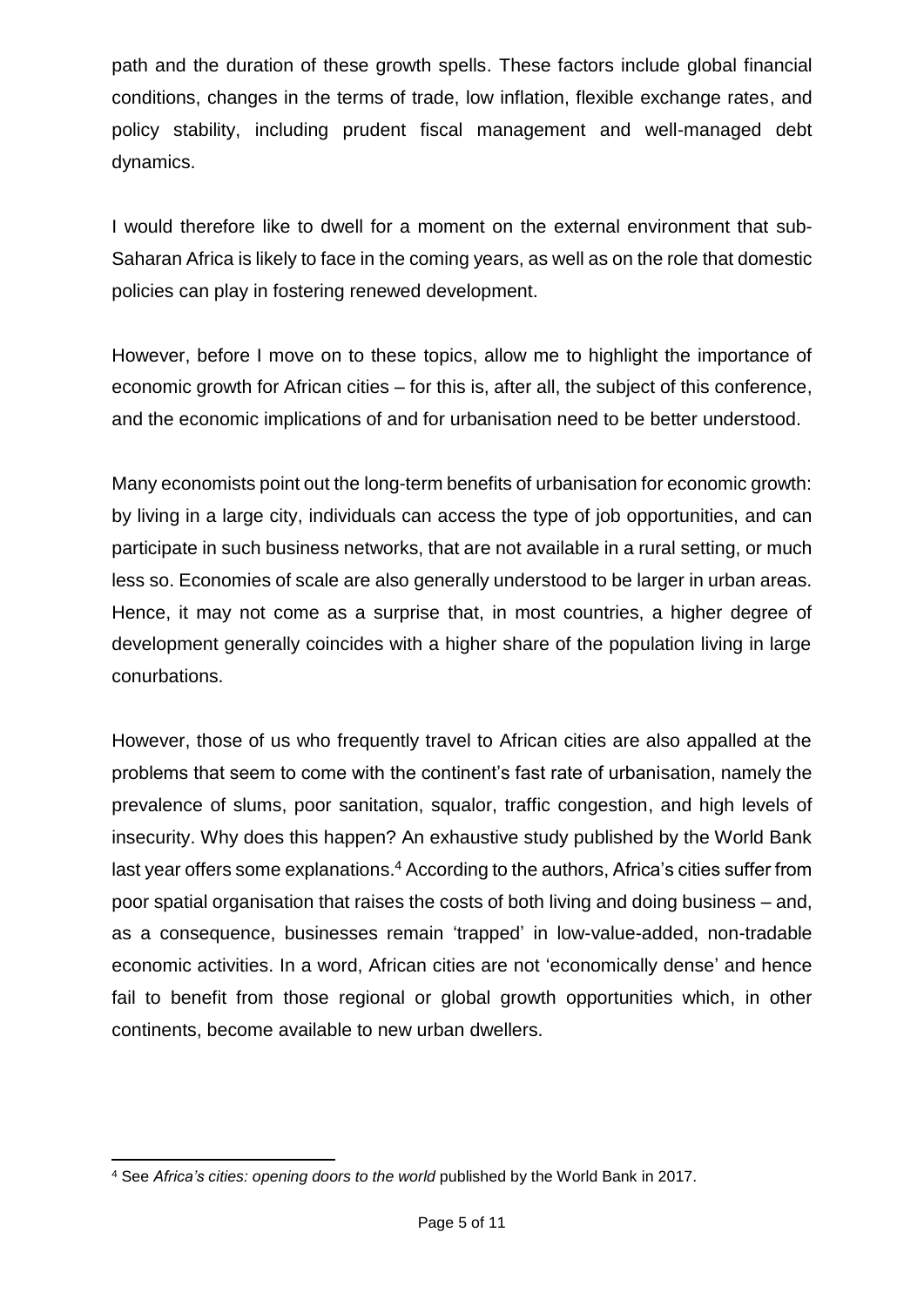How can these problems be remedied? If, as the report's authors suggest, they can be traced to poor spatial organisation, lack of proper urban infrastructure and excessive costs, it would appear that those policies which encourage higher investment in both physical capital (including public infrastructure) and human capital, which lower the costs and risks associated with doing business, and which allow economies of scale should take priority. Facilitating access to networks, in particular information technology (IT) networks (including the roll-out of broadband access to individual homes and small businesses), will need to receive special attention.

While all layers of government will have to be involved in the reforms that facilitate the economic growth of cities, it is the municipal authorities that should be at the forefront of spatial development, the provision of infrastructure, and educational or social cohesion programmes. This stresses the need for African municipalities to create the necessary fiscal space for the provision of such services – and highlights, in turn, the crucial role that both fiscal and monetary policy can play in facilitating economic and urban development, which I will elaborate on shortly. While not the focus of our interaction today, we should not neglect the development challenges that rural areas face, which also deserve attention. Appropriately designed and targeted policies for rural development are similarly important.

## **Potentially, a more challenging external environment**

First, though, let me discuss how the global outlook is likely to influence Africa's economic and policy framework in the next few years.

At present, as I have indicated earlier, most official and private forecasters appear confident of a moderate acceleration in economic growth in the coming two to three years. However, several 'warning bells' suggest that the unusually benign environment that the world faced in late 2017 – with a combination of upside growth surprises in most of the major economies, supportive global financial conditions, moderately rising commodity prices, and low financial market volatility – has already started to fade.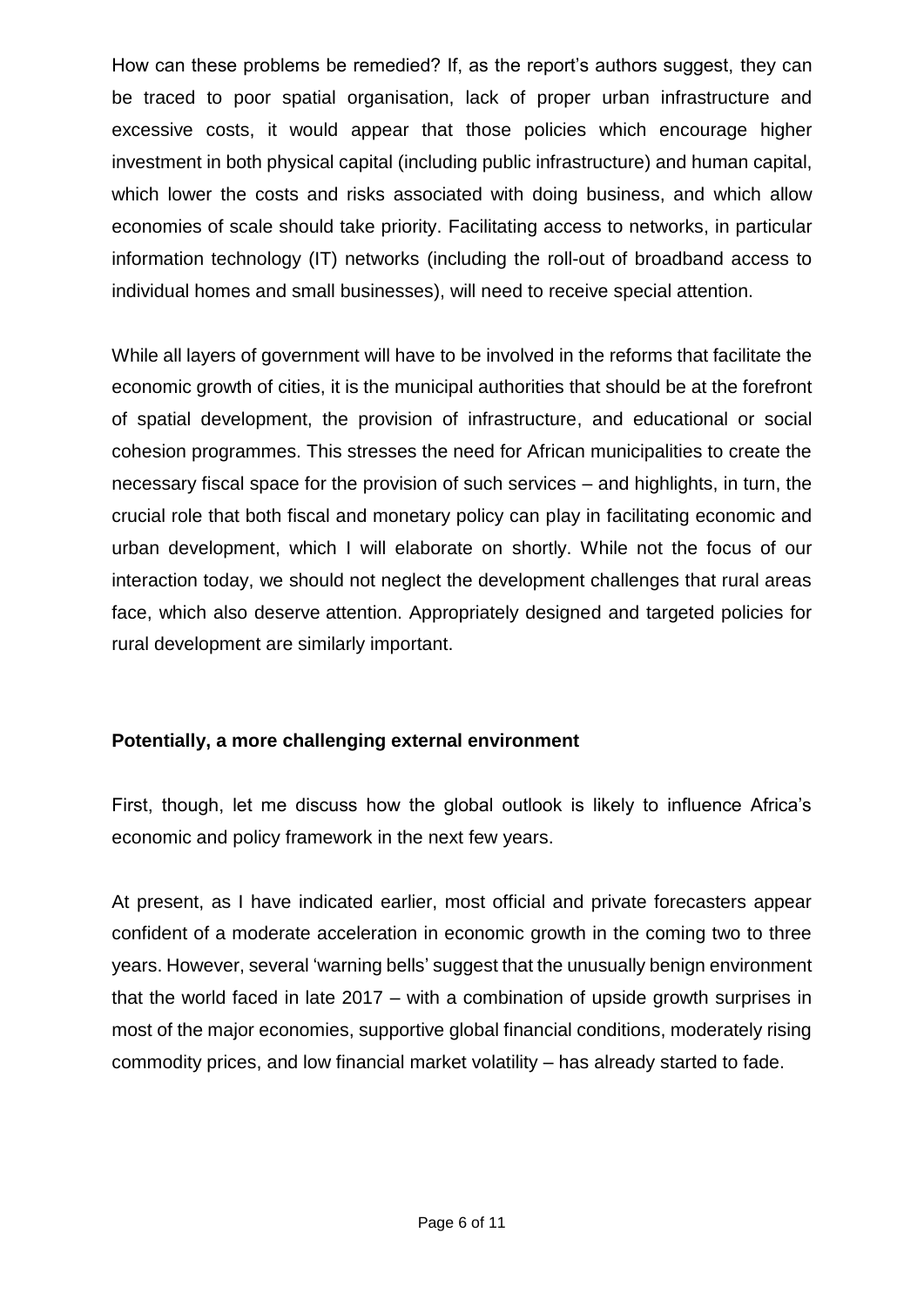First, global economic growth is becoming less synchronised. While the US economy registered strong growth of  $4.1\%$ <sup>5</sup> in the second quarter of 2018, buoyed by fiscal stimulus and a continued strong performance of the labour market, activity in the eurozone and Japan failed to return to the surprisingly strong pace seen late last year, despite the rebound from a poor, weather-affected first quarter. High-frequency confidence indicators confirm that shift to a slower, albeit still-dynamic, pace of growth.

In the eurozone, the political risks which most market participants thought had faded have, to some extent, come back after this year's Italian election. In the United Kingdom, the elevated uncertainties around the Brexit process seem to be weighing on corporate investment decisions. In China, activity lost some momentum in the first half of the year amid lesser fiscal support and tighter financial regulation, and while Chinese authorities now seem more willing to relax the policy stance somewhat, the potential conflict between ensuring a stable growth path and allowing highly leveraged sectors to reduce debt will continue to pose some risks to growth in the years to come.

Second, growing trade tensions – not just between the US and China, but also between the former and other key trading partners such as the European Union, Canada and Mexico – have the potential to undermine global expansion. So far, it is too early to tell whether the selected imposition of tariffs has had an impact on trade flows. However, survey evidence already suggests that businesses are becoming more circumspect in investing and hiring, especially in those sectors that rely on international demand. And while sub-Saharan Africa is not directly involved in the present trade conflicts – in large part because it is not a strong direct competitor to US manufacturing producers, and also because its countries do not run large bilateral surpluses with the US – the region would still be vulnerable to a structural shift in global trade growth, as are most small economies with limited internal markets that rely in part on exports for development. Greater restrictions to global trade would also limit the ability of African countries to become more integrated in global value chains, and hence gradually reduce their dependence on commodity exports – which remains a source of vulnerability.

**.** 

<sup>5</sup> Seasonally adjusted, annualised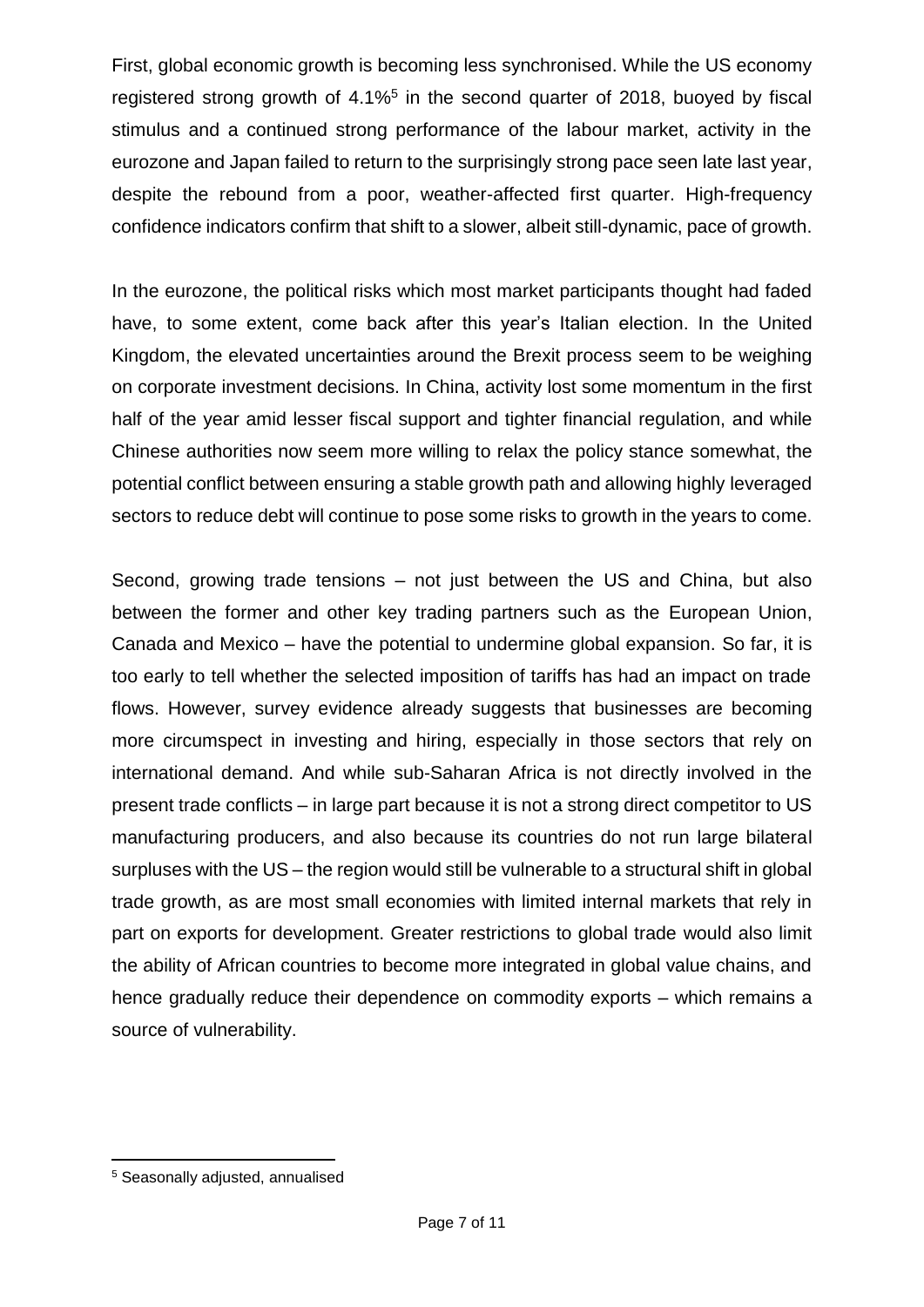Third, the current global financial conditions are not as loose as they were at the start of the year. Following a strong performance in the latter part of 2017, most of the major equity markets are down from their January 2018 peaks, and dividend yields have increased. At the same time, while benchmark government bond yields remain quite stable despite the higher US policy rates, investment-grade corporate bond spreads in the US and some of the other advanced economies have widened from the earlyyear levels, as have emerging-market sovereign spreads. While this move remains muted for the time being, and while measures of market volatility like the widely watched Chicago Board Options Exchange Volatility Index (VIX) index are still at low levels, its impact on emerging-market financing is being compounded by US dollar appreciation, with the US Federal Reserve's broad trade-weighted dollar index up by 3.8% from the start of the year.

Tighter global financial conditions can be a particular challenge for those sub-Saharan African countries which have relied on private offshore investors, and especially Eurobond investors, to finance their 'twin deficits' in recent years. In 2017, following a period of declining investor appetite for 'frontier markets', African Eurodollar bond issuance rose to US\$7.9 billion<sup>6</sup>, second only to the record of US\$8.5 billion in 2014. The trend gathered pace in the first seven months of 2018, with no fewer than six African sovereigns tapping the market for a combined amount of US\$13 billion. However, sovereign Eurobond spreads have widened again since March 2018, and while they remain relatively low by recent historical standards, African sovereigns may find it harder, or at least more costly, to cover their external funding needs if global risk aversion rises significantly further.

## **What should the policy response be?**

It would therefore appear that sub-Saharan African countries cannot solely rely on external dynamics to shift to a higher, more durable pace of growth. Domestic policies will have to play an important part too. However, as I have already discussed, the room for manoeuvre for fiscal policy has become very limited. While the debt-to-GDP ratios have not reached crippling levels yet, countries in the region will want to avoid a repeat of the over indebtedness of the 1970s and 1980s, which had forced many of them into

**<sup>.</sup>** <sup>6</sup> This is equivalent to 0.5% of sub-Saharan Africa's GDP.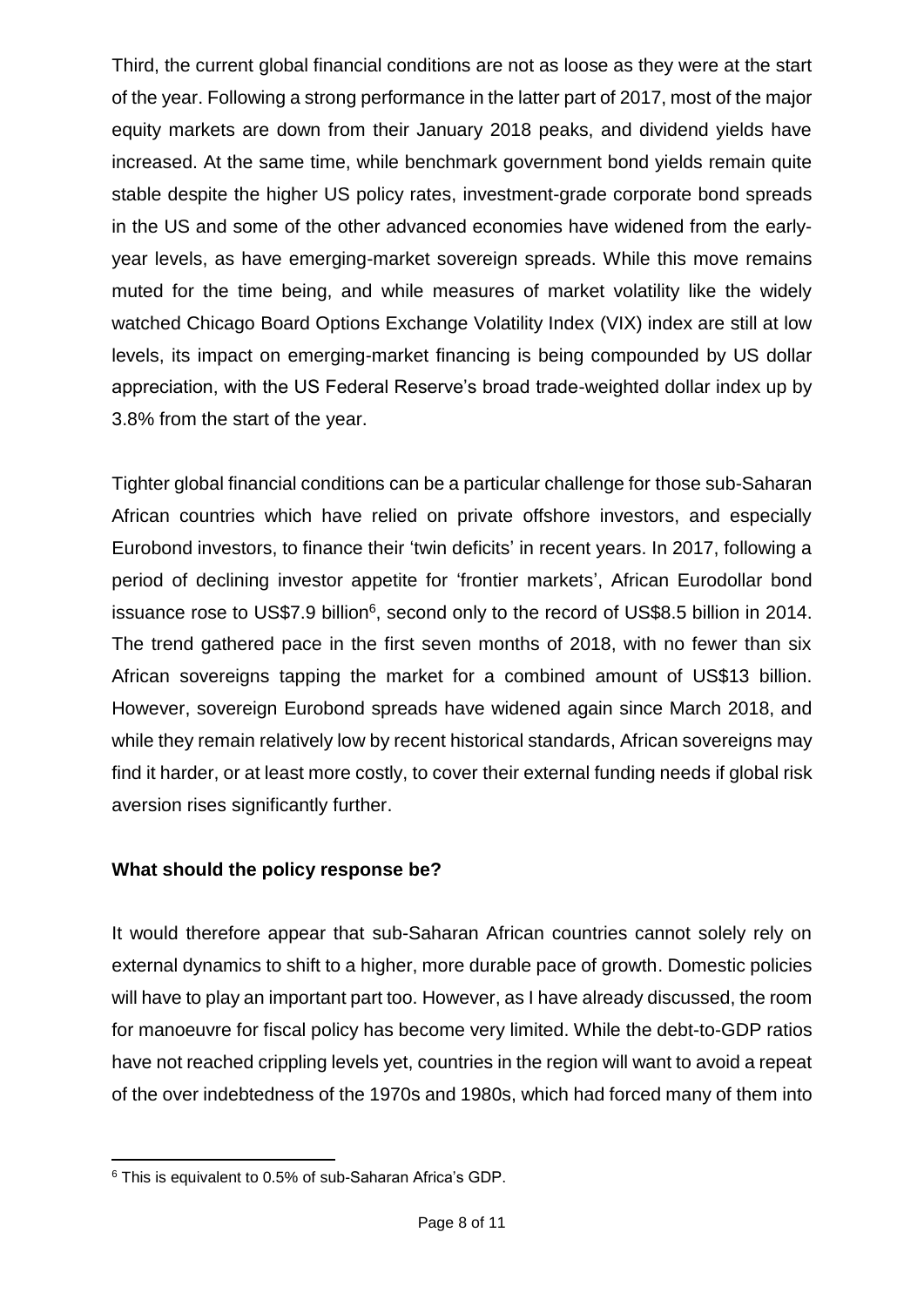socially and economically painful adjustment programmes. It is more likely that the challenges for fiscal policymakers in the coming years will be of a structural nature, such as broadening the tax base and improving taxpayers' compliance, reducing fiscal revenue dependency on natural resources, and re-prioritizing expenditure away from wasteful, inefficient interventions.

But can monetary policy step in and provide support? Before attempting to answer this question, I would first like to stress what monetary policy cannot do – and that is: run an overly stimulative stance for a prolonged period of time in the hope of engineering a sustained pickup in growth. Such an approach would only result in excess demand, and as it could not be met by the domestic supply of goods and services, it would only generate inflation, external imbalances and, in the end, an economic crisis. Of course, in recent quarters, lower inflation in many African countries has allowed central banks to reduce interest rates. However, history shows that inflation can pick up quickly again. In fact, the average volatility of inflation in the region's countries is rather high by international standards, owing in part to the large weight of volatile items like food and fuel in consumer price index baskets.

This suggests that the central banks in the region need to further focus on reducing both the volatility and the average level of inflation, the latter also remaining high by global standards. Such an approach is likely to prove beneficial to long-term growth: in the IMF report cited earlier, the authors estimate that a durable reduction in inflation can increase the expected length of a 'growth spell' by up to 5.5 years. Intuitively, one can understand how a greater anchoring of price expectations can reduce uncertainties for decision-makers and savers alike, how it can reduce the risk premium required by investors in both financial assets and the real economy, how it can help develop financial instruments available for development, and how it can lead to more stable employer-labour relations.

#### **Looking at the South African experience**

Can anything be learnt from the South African experience in that respect? Some of the constraints I reflected on earlier – of poor spatial development, inadequate infrastructure provision, and barriers to entry for emerging entrepreneurs – have presented major challenges for South Africa and its major metropolitan areas. In fact,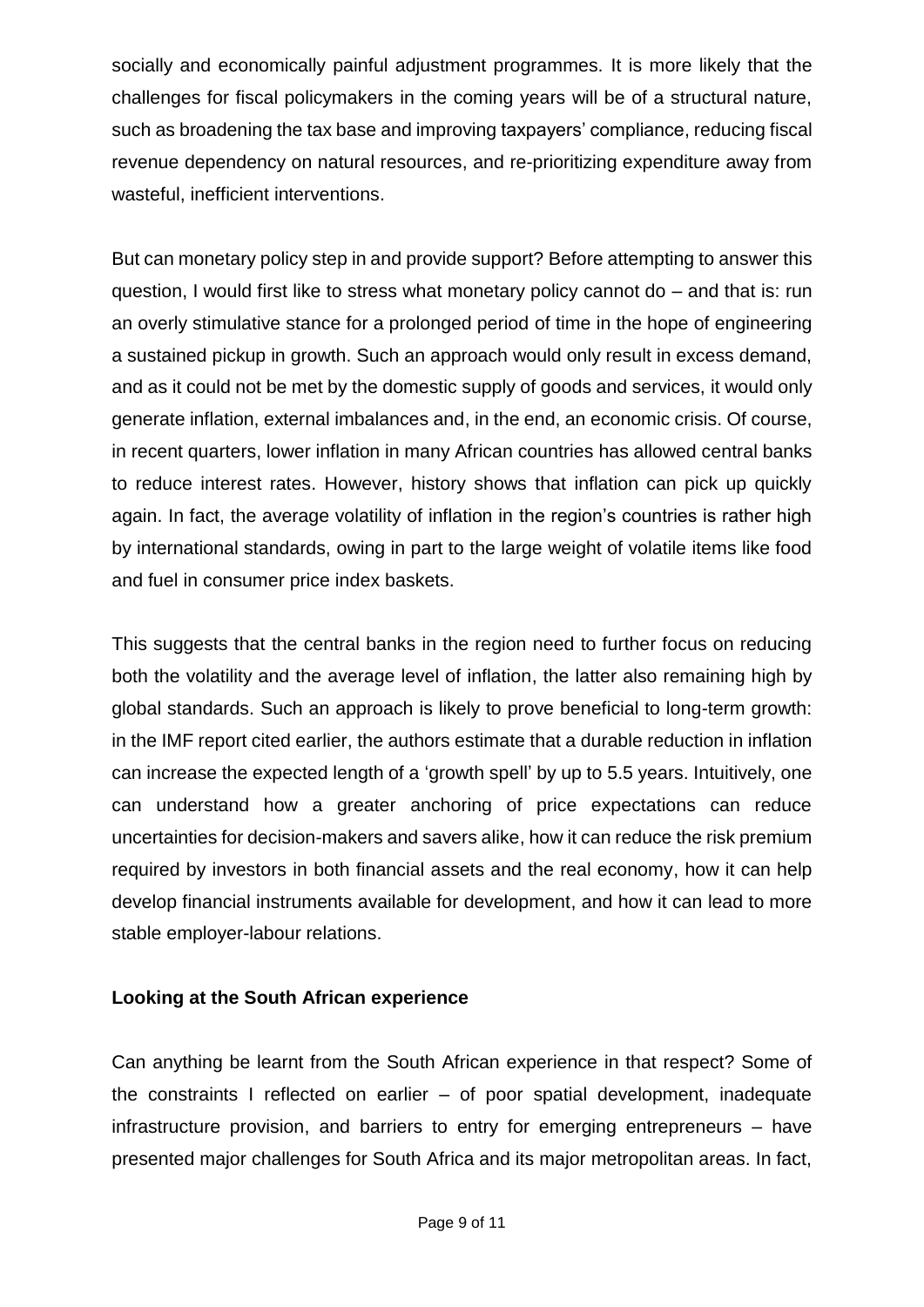in addition to the 'normal' issues faced by an emerging economy, our country has also had to deal with the legacies of the apartheid system which had, for decades, and for political reasons, contributed to raising these constraints. South Africa's post-1994 democratically elected government thus had to place particular emphasis on the alleviation of spatial and infrastructure constraints in the previously disadvantaged areas.

South Africa has registered tangible progress in many areas, including electrification, water and sanitation, mobile telephony or Internet access, health and literacy improvement. To give a few examples, the share of households with access to electricity rose from 64% in 1984 to 84% by 2016. Similarly, between 2000 and 2016, cell phone subscriptions jumped from 18 to 147 per 100 people.

However, progress in these development indicators has slowed – and in some cases stalled – over the past decade, as a structural slowdown in economic growth has undermined private investment in future productive capacities and has reduced (together with a sub-optimal allocation of resources) fiscal space for the roll-out of better infrastructure, education and health facilities. One cannot deny that recent economic growth in South Africa, which averaged only 1.5% over the past five years, is far too low to deal with the country's long-lasting problems of high unemployment, poverty and inequality.

The answer to these growth challenges often lies in structural, long-term policy approaches. Clearly, many of these are outside the remit of monetary policy. Nonetheless, for the past few decades, the South African Reserve Bank (SARB) has strived to ensure a more stable monetary and financial environment, so as to facilitate the attainment of longer-term growth and development goals.

Following decades of high and volatile inflation, the adoption in the early 2000s of a 3- 6% inflation target has allowed, first, the sustained decline of consumer price gains into single-digit territory, and then, over time, increased compliance with price stability goals. Inflation expectations have also become better anchored over the years, albeit at levels that are still uncomfortably close to the upper end of the target range.